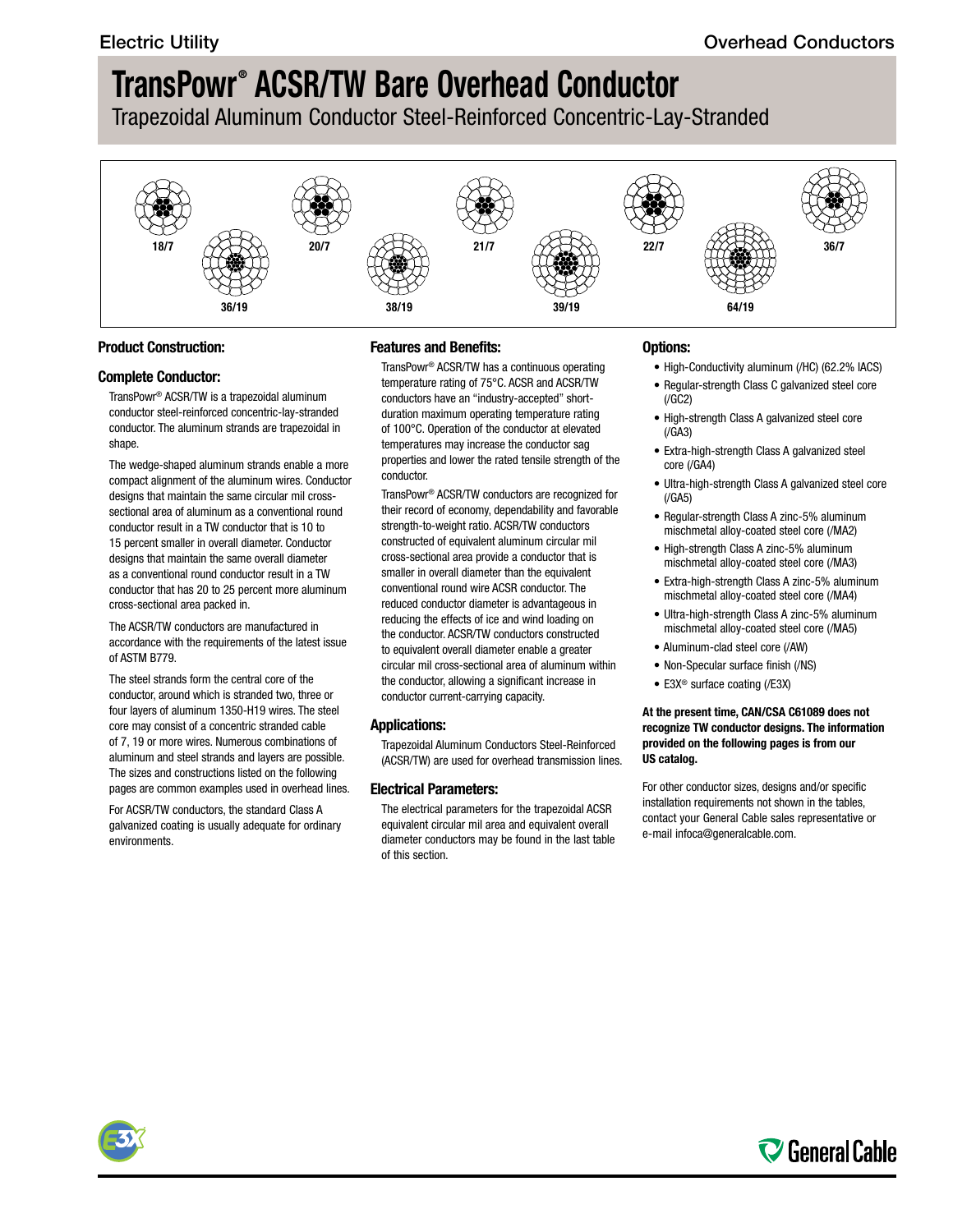Trapezoidal Aluminum Conductor Steel-Reinforced Concentric-Lay-Stranded

|                                |                                       |    |                  |                                         | <b>ACSR/TW (MECHANICAL PROPERTIES) - REDUCED DIAMETER -</b><br><b>CONDUCTORS SIZED TO HAVE EQUIVALENT CIRCULAR MIL AREA TO REGULAR ACSR</b> |                                            |                             |              |                                           |                       |              |                                         |              |           |                                  |                               |                              |                                       |                                                               |               |                                     |
|--------------------------------|---------------------------------------|----|------------------|-----------------------------------------|---------------------------------------------------------------------------------------------------------------------------------------------|--------------------------------------------|-----------------------------|--------------|-------------------------------------------|-----------------------|--------------|-----------------------------------------|--------------|-----------|----------------------------------|-------------------------------|------------------------------|---------------------------------------|---------------------------------------------------------------|---------------|-------------------------------------|
|                                |                                       |    |                  |                                         |                                                                                                                                             | <b>STEEL</b>                               | <b>STEEL</b><br><b>CORE</b> |              | <b>CROSS-SECTION</b><br><b>SO. INCHES</b> |                       |              | <b>APPROX. WEIGHT</b><br>LB/1000 FT (2) |              |           | <b>PERCENT</b><br><b>BY MASS</b> |                               | <b>RATED STRENGTH</b><br>LBS |                                       | <b>STANDARD PACKAGES (3)</b>                                  |               |                                     |
| <b>CODE</b><br><b>WORD (1)</b> | <b>SIZE</b><br>AWG OR<br><b>kcmil</b> |    | NO.<br><b>AL</b> | <b>FILL</b><br><b>TYPE WIRES FACTOR</b> | <b>EQUIVALENT</b><br>al dia.<br><b>INCHES</b>                                                                                               | <b>CORE</b><br>NO. X DIA.<br><b>INCHES</b> | 0.D.<br><b>INCHES</b>       | <b>TOTAL</b> | AL.                                       | 0.D.<br><b>INCHES</b> | <b>TOTAL</b> | AL.                                     | <b>STEEL</b> | <b>AL</b> | STEEL                            | GA <sub>2</sub>               | GA <sub>3</sub><br>(HS)      | GA <sub>5</sub>                       | <b>REEL</b><br>(UHS) DESIGNATION                              | <b>LBS</b>    | <b>WEIGHT LENGTH</b><br><b>FEET</b> |
| Oriole/                        | 336.4                                 | 23 | 17               | 88.7                                    | 0.1407                                                                                                                                      | 7x0.1059 0.3177 0.3258 0.2642              |                             |              |                                           | 0.69                  | 526          | 318                                     | 209          |           |                                  | 60.34 39.66 17100             | 18300                        |                                       | 19500 RMT 84.36                                               | 7743          | 14720                               |
| <b>ACSR/TW</b>                 |                                       |    |                  |                                         |                                                                                                                                             |                                            |                             |              |                                           |                       |              |                                         |              |           |                                  |                               |                              |                                       | NR 60.28                                                      | 4276          | 8130                                |
| Flicker/                       | 477                                   | 13 | 18               | 91.3                                    | 0.1628                                                                                                                                      | 7x0.0940 0.2820 0.4234 0.3748              |                             |              |                                           | 0.78                  | 612          | 448                                     | 164          |           |                                  |                               |                              | 73.14 26.86 17200 18100 19000         | RM 84.36                                                      | 6765          | 11050                               |
| <b>ACSR/TW</b>                 |                                       |    |                  |                                         |                                                                                                                                             |                                            |                             |              |                                           |                       |              |                                         |              |           |                                  |                               |                              |                                       | NR 60.28                                                      | 4506          | 7360                                |
| Hawk/<br><b>ACSR/TW</b>        | 477                                   | 16 | 18               | 91.3                                    | 0.1628                                                                                                                                      | 7x0.1053 0.3159 0.4355 0.3745              |                             |              |                                           | 0.79                  | 655          | 448                                     | 206          |           |                                  |                               |                              |                                       | 68.47 31.53 19400 20500 21700 RMT 84.36<br>NR 60.28           | 7233<br>3620  | 11050<br>5530                       |
| Hen/                           | 477                                   | 23 | 16               | 88.7                                    | 0.1727                                                                                                                                      | 7x0.1261 0.3783 0.4620 0.3746              |                             |              |                                           | 0.83                  | 746          | 450                                     | 296          |           |                                  | 60.34 39.66 23600 25300 27000 |                              |                                       | RM68.38                                                       | 7288          | 9770                                |
| ACSR/TW                        |                                       |    |                  |                                         |                                                                                                                                             |                                            |                             |              |                                           |                       |              |                                         |              |           |                                  |                               |                              |                                       | NR 60.28                                                      | 3648          | 4890                                |
| Parakeet/                      | 556.5                                 | 13 | 18               | 92.0                                    | 0.1758                                                                                                                                      | 7x0.1015 0.3045 0.4938 0.4372              |                             |              |                                           | 0.84                  | 714          | 522                                     | 192          |           |                                  |                               |                              | 73.15 26.85 20000 21100 22200         | RM 68.38                                                      | 6770          | 9480                                |
| <b>ACSR/TW</b>                 |                                       |    |                  |                                         |                                                                                                                                             |                                            |                             |              |                                           |                       |              |                                         |              |           |                                  |                               |                              |                                       | NR 60.28                                                      | 3385          | 4740                                |
| Dove/<br><b>ACSR/TW</b>        | 556.5                                 | 16 | 20               | 91.8                                    | 0.1668                                                                                                                                      | 7x0.1138 0.3414 0.5083 0.4371              |                             |              |                                           | 0.85                  | 764          | 523                                     | 241          |           |                                  |                               |                              |                                       | 68.45 31.55 22600 24000 25300 RMT 84.36                       | 8036          | 10520                               |
| Rook/                          | 636                                   | 13 | 18               | 92.6                                    | 0.1880                                                                                                                                      | 7x0.1085 0.3255 0.5641 0.4994              |                             |              |                                           | 0.89                  | 816          | 597                                     | 219          |           |                                  |                               |                              | 73.15   26.85   22900   24100   25400 | NR 60.28<br>RM 68.38                                          | 4018<br>6766  | 5260<br>8290                        |
| <b>ACSR/TW</b>                 |                                       |    |                  |                                         |                                                                                                                                             |                                            |                             |              |                                           |                       |              |                                         |              |           |                                  |                               |                              |                                       | NR 60.28                                                      | 3387          | 4150                                |
| Grosbeak/                      | 636                                   | 16 | 20               | 92.0                                    | 0.1783                                                                                                                                      | 7x0.1216 0.3648 0.5809 0.4996              |                             |              |                                           | 0.91                  | 873          | 598                                     | 275          |           |                                  |                               |                              |                                       | 68.47 31.53 25400 27000 28600 RMT 84.36                       | 8030          | 9200                                |
| <b>ACSR/TW</b>                 |                                       |    |                  |                                         |                                                                                                                                             |                                            |                             |              |                                           |                       |              |                                         |              |           |                                  |                               |                              |                                       | NR 66.28                                                      | 4015          | 4600                                |
| Tern/                          | 795                                   | 7  | 17               | 93.5                                    | 0.2163                                                                                                                                      | 7x0.0888 0.2664 0.6680 0.6247              |                             |              |                                           | 0.96                  | 892          | 745                                     | 147          |           |                                  |                               |                              | 83.54 16.46 21900 22700 23500         | RM 68.38                                                      | 5601          | 6280                                |
| <b>ACSR/TW</b>                 |                                       |    |                  |                                         |                                                                                                                                             |                                            |                             |              |                                           |                       |              |                                         |              |           |                                  |                               |                              |                                       | NR 60.28                                                      | 2801          | 3140                                |
| Puffin/                        | 795                                   | 11 | 21               | 93.5                                    | 0.1945                                                                                                                                      | 7x0.1108 0.3324 0.6916 0.6241              |                             |              |                                           | 0.98                  | 974          | 746                                     | 229          |           |                                  |                               |                              |                                       | 76.55 23.45 26200 27500 28800 RMT 84.36                       | 7542          | 7740                                |
| <b>ACSR/TW</b>                 |                                       |    |                  |                                         |                                                                                                                                             |                                            |                             |              |                                           |                       |              |                                         |              |           |                                  |                               |                              |                                       | NR 60.28                                                      | 3771          | 3870                                |
| Condor/<br><b>ACSR/TW</b>      | 795                                   | 13 | 21               | 93.0                                    | 0.1945                                                                                                                                      | 7x0.1213 0.3639 0.7051 0.6242              |                             |              |                                           | 0.99                  | 1020         | 746                                     | 274          |           |                                  |                               |                              |                                       | 73.15 26.85 28200 29800 31300 RMT 84.36                       | 7896<br>3948  | 7740                                |
| Drake/                         | 795                                   | 16 | 20               | 93.1                                    | 0.1993                                                                                                                                      | 7x0.1360 0.4080 0.7259 0.6242              |                             |              |                                           | 1.01                  | 1091         | 747                                     | 344          |           |                                  |                               |                              |                                       | NR 60.28<br>68.45 31.55 31800 33800 35700 RMT 84.36           | 8042          | 3870<br>7370                        |
| <b>ACSR/TW</b>                 |                                       |    |                  |                                         |                                                                                                                                             |                                            |                             |              |                                           |                       |              |                                         |              |           |                                  |                               |                              |                                       | NR 60.28                                                      | 4016          | 3680                                |
| Mallard/                       | 795                                   | 23 | 22               | 93.0                                    | 0.1901                                                                                                                                      | 19x0.0977 0.4885 0.7668 0.6244             |                             |              |                                           | 1.046                 | 1234         | 751                                     | 483          |           |                                  |                               |                              |                                       | 60.84 39.16 38700 41400 44000 RMT 84.36                       | 9946          | 8060                                |
| <b>ACSR/TW</b>                 |                                       |    |                  |                                         |                                                                                                                                             |                                            |                             |              |                                           |                       |              |                                         |              |           |                                  |                               |                              |                                       | NR 60.28                                                      | 3973          | 3220                                |
| Phoenix/                       | 954                                   | 5  | 30               | 92.9                                    | 0.1784                                                                                                                                      | 7x0.0837 0.2511 0.7882 0.7497              |                             |              |                                           | 1.04                  | 1028         | 898                                     | 130          | 87.32     |                                  |                               |                              |                                       | 12.68 23800 24500 25200 RMT 84.45                             | 9448          | 9190                                |
| ACSR/TW                        |                                       |    |                  |                                         |                                                                                                                                             |                                            |                             |              |                                           |                       |              |                                         |              |           |                                  |                               |                              |                                       | NR 66.28                                                      | 4729          | 4600                                |
| Rail/<br>ACSR/TW               | 954                                   | 7  | 33               | 92.2                                    | 0.1700                                                                                                                                      | 7x0.0971 0.2913 0.8011 0.7493              |                             |              |                                           | 1.06                  | 1074         | 899                                     | 175          |           |                                  |                               |                              |                                       | 83.66 16.34 25900 26900 27900 RMT 84.45                       | 10848         | 10100                               |
|                                |                                       |    |                  |                                         |                                                                                                                                             |                                            |                             |              |                                           |                       |              |                                         |              |           |                                  |                               |                              |                                       | RM 68.38                                                      | 5424          | 5050                                |
| Cardinal/<br><b>ACSR/TW</b>    | 954                                   | 13 | 21               | 93.9                                    | 0.2131                                                                                                                                      | 7x0.1329 0.3987 0.8463 0.7492              |                             |              |                                           | 1.08                  | 1224         | 895                                     | 329          |           |                                  |                               |                              |                                       | 73.15 26.85 33500 35400 37200 RMT 84.36                       | 7896<br>3942  | 6450<br>3220                        |
| Snowbird/                      | 1033.5                                | 5  | 30               | 92.5                                    | 0.1856                                                                                                                                      | 7x0.0871 0.2613 0.8532 0.8115              |                             |              |                                           | 1.09                  | 1114         | 972                                     | 141          |           |                                  |                               |                              |                                       | NR 60.28<br>87.32   12.68   25700   26500   27300   RMT 84.45 | 9455          | 8490                                |
| ACSR/TW                        |                                       |    |                  |                                         |                                                                                                                                             |                                            |                             |              |                                           |                       |              |                                         |              |           |                                  |                               |                              |                                       | RM 66.32                                                      | 4722          | 4240                                |
| Ortolan/                       | 1033.5                                | 7  | 33               | 92.3                                    | 0.1769                                                                                                                                      | 7x0.1010 0.3030 0.8673 0.8112              |                             |              |                                           | 1.10                  | 1163         | 973                                     | 190          | 83.68     |                                  |                               |                              | 16.32 28100 29100 30200               | RMT 84.45                                                     | 10842         | 9320                                |
| ACSR/TW                        |                                       |    |                  |                                         |                                                                                                                                             |                                            |                             |              |                                           |                       |              |                                         |              |           |                                  |                               |                              |                                       | RM 68.38                                                      | 5421          | 4660                                |
| Curlew/                        | 1033.5                                | 13 | 21               | 93.7                                    | 0.2219                                                                                                                                      | 7x0.1383 0.4149 0.9170 0.8118              |                             |              |                                           | 1.13                  | 1326         | 970                                     | 356          |           |                                  |                               |                              |                                       | 73.15   26.85   36300   38300   40300   RMT 84.36             | 7890          | 5950                                |
| ACSR/TW                        |                                       |    |                  |                                         |                                                                                                                                             |                                            |                             |              |                                           |                       |              |                                         |              |           |                                  |                               |                              |                                       | NR 60.28                                                      | 3952          | 2980                                |
| Avocet/<br>ACSR/TW             | 1113                                  | 5  | 30               | 93.0                                    | 0.1926                                                                                                                                      | 7x0.0904 0.2712 0.9186 0.8737              |                             |              |                                           | 1.13                  |              | 1199 1047                               | 152          |           |                                  |                               |                              |                                       | 87.32 12.68 27500 28300 29200 RMT 84.36                       | 9439          | 7870                                |
|                                |                                       |    |                  |                                         |                                                                                                                                             |                                            |                             |              |                                           |                       |              |                                         |              |           |                                  |                               |                              |                                       | RM 66.32                                                      | 4726          | 3940                                |
| Bluejay/<br><b>ACSR/TW</b>     | 1113                                  | 7  | 33               | 92.7                                    | 0.1837                                                                                                                                      | 7x0.1049 0.3147 0.9351 0.8746              |                             |              |                                           | 1.14                  |              | 1253 1048                               | 205          |           |                                  |                               |                              |                                       | 83.66 16.34 30300 31400 32600 RMT 84.45                       | 10840         | 8650                                |
| Finch/                         | 1113                                  | 13 | 39               | 91.9                                    | 0.1689                                                                                                                                      | 19x0.0862 0.4310 0.9845 0.8737             |                             |              |                                           | 1.18                  | 1427         | 1051                                    | 376          |           |                                  |                               |                              |                                       | RM 68.38<br>73.64 26.36 39100 41200 43200 RMT 90.45           | 5426<br>14556 | 4330<br>10200                       |
| ACSR/TW                        |                                       |    |                  |                                         |                                                                                                                                             |                                            |                             |              |                                           |                       |              |                                         |              |           |                                  |                               |                              |                                       | RMT 84.36                                                     | 7278          | 5100                                |
| Oxbird/                        | 1192.5                                | 5  | 30               | 93.2                                    | 0.1993                                                                                                                                      | 7x0.0936 0.2808 0.9843 0.9361              |                             |              |                                           | 1.17                  |              | 1285 1122                               | 163          |           |                                  |                               |                              |                                       | 87.31   12.69   29400   30400   31300   RMT 84.36             | 9446          | 7350                                |
| ACSR/TW                        |                                       |    |                  |                                         |                                                                                                                                             |                                            |                             |              |                                           |                       |              |                                         |              |           |                                  |                               |                              |                                       | RM 66.32                                                      | 4717          | 3670                                |
| Bunting/                       | 1192.5                                | 7  | 33               | 93.0                                    | 0.1901                                                                                                                                      | 7x0.1086 0.3258 1.0016 0.9368              |                             |              |                                           | 1.18                  |              | 1343 1123 220                           |              |           |                                  |                               |                              |                                       | 83.65   16.35   32400   33700   34900   RMT 84.45             | 10849         | 8080                                |
| ACSR/TW                        |                                       |    |                  |                                         |                                                                                                                                             |                                            |                             |              |                                           |                       |              |                                         |              |           |                                  |                               |                              |                                       | RM 68.38                                                      | 5425          | 4040                                |

(1) Code words shown denote ACSR/TW with regular-strength Class A galvanized steel core (/GA2). See the Options section to find the appropriate code word modifier designation for alternative design options.<br>(2) Due to roun

(3) Weights shown are for conductor only and do not include the reel. Normal length and shipping tolerances apply.

Dimensions and weights not designated minimum or maximum are nominal values and subject to manufacturing tolerances. In this context, weight means mass.



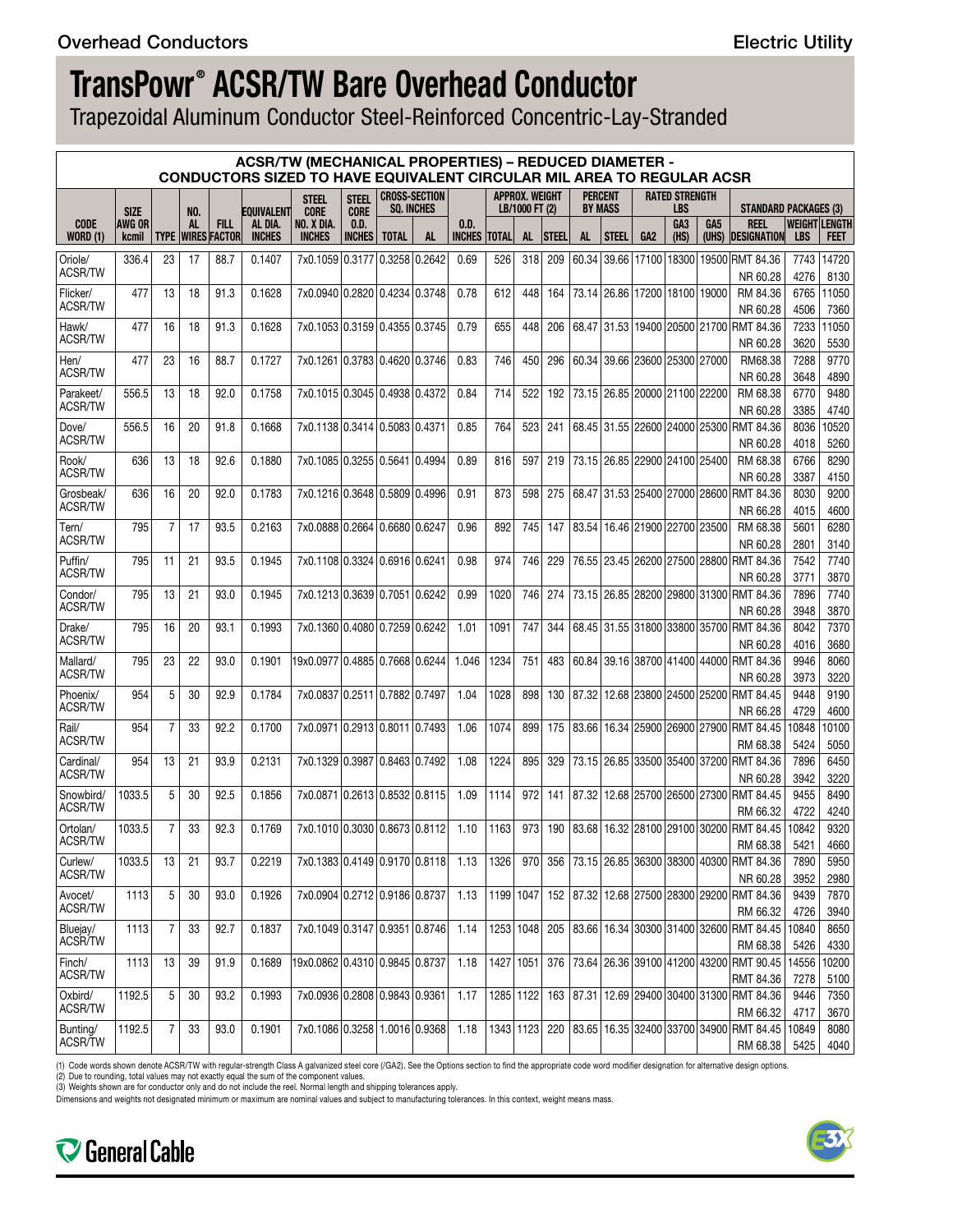Trapezoidal Aluminum Conductor Steel-Reinforced Concentric-Lay-Stranded

|                                |                 |                |               |                                             |                          | <b>ACSR/TW (ELECTRICAL PROPERTIES) - REDUCED DIAMETER -</b><br><b>CONDUCTORS SIZED TO HAVE EQUIVALENT CIRCULAR MIL AREA TO REGULAR ACSR</b> |                           |                   |                      |                       |                     |                                              |              |                             |                     |                                                |                                       |
|--------------------------------|-----------------|----------------|---------------|---------------------------------------------|--------------------------|---------------------------------------------------------------------------------------------------------------------------------------------|---------------------------|-------------------|----------------------|-----------------------|---------------------|----------------------------------------------|--------------|-----------------------------|---------------------|------------------------------------------------|---------------------------------------|
|                                | <b>SIZE</b>     |                |               |                                             |                          | <b>EQUIVALENT STEEL CORE</b>                                                                                                                | <b>STEEL</b>              | <b>SQ. INCHES</b> | <b>CROSS-SECTION</b> |                       |                     | <b>RESISTANCE (4)</b><br><b>OHMS/1000 FT</b> |              |                             | <b>MEAN</b>         | <b>GEOMETRIC INDUCTIVE</b><br><b>REACTANCE</b> | <b>CAPACITIVE</b><br><b>REACTANCE</b> |
| <b>CODE</b><br><b>WORD (1)</b> | AWG OR<br>kcmil |                | <b>NO. AL</b> | <b>FILL</b><br><b>TYPE   WIRES   FACTOR</b> | AL DIA.<br><b>INCHES</b> | NO. X DIA.<br><b>INCHES</b>                                                                                                                 | CORE O.D<br><b>INCHES</b> | <b>TOTAL</b>      | <b>AL</b>            | 0.D.<br><b>INCHES</b> | <b>DC</b><br>@ 20°C | <b>AC</b><br>@ 25°C                          | AC<br>@ 75°C | <b>AMPACITY</b><br>75°C (5) | <b>RADIUS</b><br>FT | <b>OHM/1000 FT</b><br>(6)                      | <b>MEGAOHM</b><br>1000 FT (6)         |
| Oriole/<br><b>ACSR/TW</b>      | 336.4           | 23             | 17            | 88.7                                        | 0.1407                   | 7x0.1059                                                                                                                                    | 0.3177                    | 0.3258            | 0.2642               | 0.69                  | 0.0502              | 0.0513                                       | 0.0613       | 525                         | 0.0236              | 0.0861                                         | 0.5553                                |
| Flicker/<br>ACSR/TW            | 477             | 13             | 18            | 91.3                                        | 0.1628                   | 7x0.0940                                                                                                                                    | 0.2820                    | 0.4234            | 0.3748               | 0.78                  | 0.0357              | 0.0366                                       | 0.0437       | 640                         | 0.0259              | 0.0839                                         | 0.5375                                |
| Hawk/<br><b>ACSR/TW</b>        | 477             | 16             | 18            | 91.3                                        | 0.1628                   | 7x0.1053                                                                                                                                    | 0.3159                    | 0.4355            | 0.3745               | 0.79                  | 0.0356              | 0.0364                                       | 0.0435       | 645                         | 0.0266              | 0.0834                                         | 0.5349                                |
| Hen/<br>ACSR/TW                | 477             | 23             | 16            | 88.7                                        | 0.1727                   | 7x0.1261                                                                                                                                    | 0.3783                    | 0.4620            | 0.3746               | 0.83                  | 0.0354              | 0.0362                                       | 0.0433       | 655                         | 0.0280              | 0.0822                                         | 0.5278                                |
| Parakeet/<br>ACSR/TW           | 556.5           | 13             | 18            | 92.0                                        | 0.1758                   | 7x0.1015                                                                                                                                    | 0.3045                    | 0.4938            | 0.4372               | 0.84                  | 0.0306              | 0.0314                                       | 0.0375       | 705                         | 0.0279              | 0.0822                                         | 0.5259                                |
| Dove/<br>ACSR/TW               | 556.5           | 16             | 20            | 91.8                                        | 0.1668                   | 7x0.1138                                                                                                                                    | 0.3414                    | 0.5083            | 0.4371               | 0.85                  | 0.0305              | 0.0313                                       | 0.0374       | 710                         | 0.0287              | 0.0816                                         | 0.5232                                |
| Rook/<br>ACSR/TW               | 636             | 13             | 18            | 92.6                                        | 0.1880                   | 7x0.1085                                                                                                                                    | 0.3255                    | 0.5641            | 0.4994               | 0.89                  | 0.0268              | 0.0275                                       | 0.0329       | 765                         | 0.0298              | 0.0808                                         | 0.5159                                |
| Grosbeak/<br>ACSR/TW           | 636             | 16             | 20            | 92.0                                        | 0.1783                   | 7x0.1216                                                                                                                                    | 0.3648                    | 0.5809            | 0.4996               | 0.91                  | 0.0267              | 0.0274                                       | 0.0327       | 770                         | 0.0307              | 0.0801                                         | 0.5129                                |
| Tern/<br><b>ACSR/TW</b>        | 795             | $\overline{7}$ | 17            | 93.5                                        | 0.2163                   | 7x0.0888                                                                                                                                    | 0.2664                    | 0.6680            | 0.6247               | 0.96                  | 0.0215              | 0.0223                                       | 0.0266       | 870                         | 0.0315              | 0.0795                                         | 0.5042                                |
| Puffin/<br><b>ACSR/TW</b>      | 795             | 11             | 21            | 93.5                                        | 0.1945                   | 7x0.1108                                                                                                                                    | 0.3324                    | 0.6916            | 0.6241               | 0.98                  | 0.0215              | 0.0222                                       | 0.0264       | 875                         | 0.0327              | 0.0786                                         | 0.5009                                |
| Condor/<br>ACSR/TW             | 795             | 13             | 21            | 93.0                                        | 0.1945                   | 7x0.1213                                                                                                                                    | 0.3639                    | 0.7051            | 0.6242               | 0.99                  | 0.0214              | 0.0221                                       | 0.0264       | 880                         | 0.0333              | 0.0782                                         | 0.4987                                |
| Drake/<br><b>ACSR/TW</b>       | 795             | 16             | 20            | 93.1                                        | 0.1993                   | 7x0.1360                                                                                                                                    | 0.4080                    | 0.7259            | 0.6242               | 1.01                  | 0.0213              | 0.0220                                       | 0.0262       | 885                         | 0.0342              | 0.0776                                         | 0.4962                                |
| Mallard/<br><b>ACSR/TW</b>     | 795             | 23             | 22            | 93.0                                        | 0.1901                   | 19x0.0977                                                                                                                                   | 0.4885                    | 0.7668            | 0.6244               | 1.046                 | 0.0213              | 0.0219                                       | 0.0261       | 895                         | 0.0360              | 0.0764                                         | 0.4907                                |
| Phoenix/<br>ACSR/TW            | 954             | 5              | 30            | 92.9                                        | 0.1784                   | 7x0.0837                                                                                                                                    | 0.2511                    | 0.7882            | 0.7497               | 1.04                  | 0.0181              | 0.0190                                       | 0.0233       | 950                         | 0.0343              | 0.0775                                         | 0.4910                                |
| Rail/<br><b>ACSR/TW</b>        | 954             | $\overline{7}$ | 33            | 92.2                                        | 0.1700                   | 7x0.0971                                                                                                                                    | 0.2913                    | 0.8011            | 0.7493               | 1.06                  | 0.0180              | 0.0189                                       | 0.0232       | 955                         | 0.0350              | 0.0771                                         | 0.4889                                |
| Cardinal/<br>ACSR/TW           | 954             | 13             | 21            | 93.9                                        | 0.2131                   | 7x0.1329                                                                                                                                    | 0.3987                    | 0.8463            | 0.7492               | 1.08                  | 0.0178              | 0.0185                                       | 0.0221       | 985                         | 0.0364              | 0.0762                                         | 0.4851                                |
| Snowbird/<br>ACSR/TW           | 1033.5          | 5              | 30            | 92.5                                        | 0.1856                   | 7x0.0871                                                                                                                                    | 0.2613                    | 0.8532            | 0.8115               | 1.09                  | 0.0167              | 0.0176                                       | 0.0215       | 995                         | 0.0357              | 0.0766                                         | 0.4844                                |
| Ortolan/<br><b>ACSR/TW</b>     | 1033.5          | $\overline{7}$ | 33            | 92.3                                        | 0.1769                   | 7x0.1010                                                                                                                                    | 0.3030                    | 0.8673            | 0.8112               | 1.10                  | 0.0167              | 0.0175                                       | 0.0215       | 1000                        | 0.0364              | 0.0762                                         | 0.4827                                |
| Curlew/<br>ACSR/TW             | 1033.5          | 13             | 21            | 93.7                                        | 0.2219                   | 7x0.1383                                                                                                                                    | 0.4149                    |                   | $0.9170$ 0.8118      | 1.13                  | 0.0165              | 0.0171                                       | 0.0204       | 1035                        | 0.0379              | 0.0752                                         | 0.4787                                |
| Avocet/<br>ACSR/TW             | 1113            | 5              | 30            | 93.0                                        | 0.1926                   | 7x0.0904                                                                                                                                    | 0.2712                    | 0.9186            | 0.8737               | 1.13                  | 0.0155              | 0.0164                                       | 0.0200       | 1045                        | 0.0370              | 0.0758                                         | 0.4790                                |
| Bluejay/<br><b>ACSR/TW</b>     | 1113            | $\overline{7}$ | 33            | 92.7                                        | 0.1837                   | 7x0.1049                                                                                                                                    | 0.3147                    | 0.9351            | 0.8746               | 1.14                  | 0.0155              | 0.0163                                       | 0.0200       | 1050                        | 0.0377              | 0.0753                                         | 0.4772                                |
| Finch/<br>ACSR/TW              | 1113            | 13             | 39            | 91.9                                        | 0.1689                   | 19x0.0862                                                                                                                                   | 0.4310                    | 0.9845            | 0.8737               | 1.18                  | 0.0154              | 0.0162                                       | 0.0198       | 1065                        | 0.0399              | 0.0740                                         | 0.4716                                |
| Oxbird/<br>ACSR/TW             | 1192.5          | 5              | 30            | 93.2                                        | 0.1993                   | 7x0.0936                                                                                                                                    | 0.2808                    | 0.9843            | 0.9361               | 1.17                  | 0.0145              | 0.0154                                       | 0.0188       | 1090                        | 0.0382              | 0.0750                                         | 0.4738                                |
| Bunting/<br>ACSR/TW            | 1192.5          | $\overline{7}$ | 33            | 93.0                                        | 0.1901                   | 7x0.1086                                                                                                                                    | 0.3258                    |                   | $1.0016$ 0.9368      | 1.18                  | 0.0144              | 0.0153                                       | 0.0187       | 1095                        | 0.0390              | 0.0746                                         | 0.4720                                |

(1) Code words shown denote ACSR/TW with regular-strength Class A galvanized steel core (/GA2). See the Options section to find the appropriate code word modifier designation for alternative design options.<br>(4) Based on a



differ based on local conditions. For specific ampacities, please contact your General Cable sales representative.<br>(6) Values for inductive reactance and capacitive reactance are expressed in terms of a 1 ft radius (30.48

Mean Radius (GMR) to cm, divide the value by 0.03821. To convert inductive reactance to ohm/km, multiply the value by 3.281.

To convert capacitive reactance to ohm/km, divide the value by 3.281.

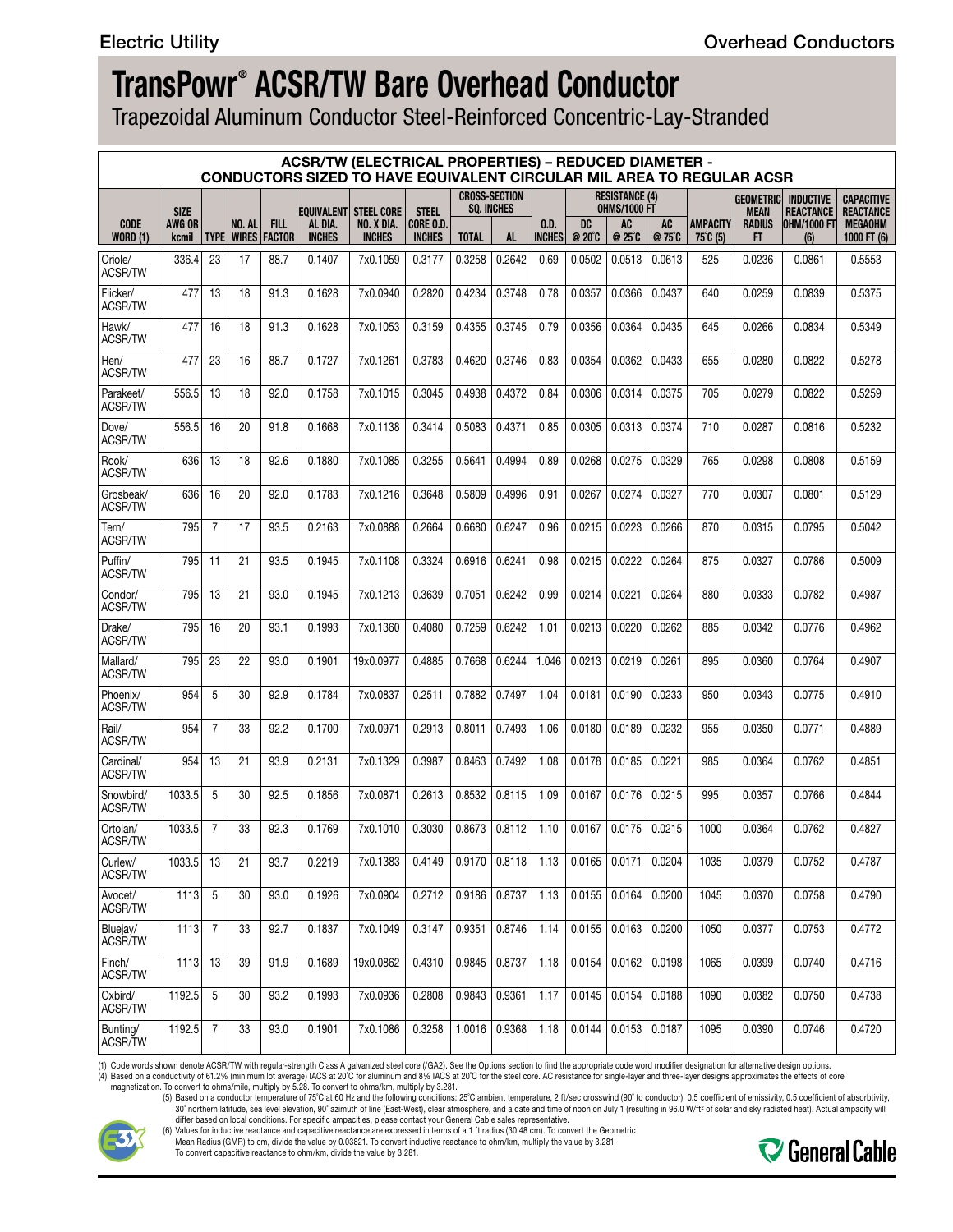Trapezoidal Aluminum Conductor Steel-Reinforced Concentric-Lay-Stranded

|                                |                        |                |            |                                    |                          | <b>ACSR/TW (MECHANICAL PROPERTIES) - REDUCED DIAMETER -</b><br><b>CONDUCTORS SIZED TO HAVE EQUIVALENT CIRCULAR MIL AREA TO REGULAR ACSR</b> |                             |               |                                           |                       |              |                                         |              |           |                                  |                 |                                       |                 |                                                             |                                    |              |
|--------------------------------|------------------------|----------------|------------|------------------------------------|--------------------------|---------------------------------------------------------------------------------------------------------------------------------------------|-----------------------------|---------------|-------------------------------------------|-----------------------|--------------|-----------------------------------------|--------------|-----------|----------------------------------|-----------------|---------------------------------------|-----------------|-------------------------------------------------------------|------------------------------------|--------------|
|                                | <b>SIZE</b>            |                | <b>NO.</b> |                                    | <b>EQUIVALENT</b>        | <b>STEEL</b><br><b>CORE</b>                                                                                                                 | <b>STEEL</b><br><b>CORE</b> |               | <b>CROSS-SECTION</b><br><b>SO. INCHES</b> |                       |              | <b>APPROX. WEIGHT</b><br>LB/1000 FT (2) |              |           | <b>PERCENT</b><br><b>BY MASS</b> |                 | <b>RATED STRENGTH</b><br><b>LBS</b>   |                 | <b>STANDARD PACKAGES (3)</b>                                |                                    |              |
| <b>CODE</b><br><b>WORD (1)</b> | <b>AWG OR</b><br>kcmil | <b>TYPE</b>    | <b>AL</b>  | <b>FILL</b><br><b>WIRES FACTOR</b> | AL DIA.<br><b>INCHES</b> | NO. X DIA.<br><b>INCHES</b>                                                                                                                 | 0.D.<br><b>INCHES</b>       | <b>TOTAL</b>  | AL                                        | 0.D.<br><b>INCHES</b> | <b>TOTAL</b> | AL                                      | <b>STEEL</b> | <b>AL</b> | <b>STEEL</b>                     | GA <sub>2</sub> | GA <sub>3</sub><br>(HS)               | GA <sub>5</sub> | <b>REEL</b><br>(UHS) DESIGNATION                            | <b>WEIGHT LENGTH</b><br><b>LBS</b> | <b>FEET</b>  |
| Grackle/<br><b>ACSR/TW</b>     | 1192.5                 | 13             | 39         | 92.3                               | 0.1749                   | 19x0.0892 0.4460                                                                                                                            |                             |               | 1.0556 0.9369                             | 1.22                  | 1529         | 1126                                    | 403          |           | 73.65 26.35 41900                |                 |                                       | 44100 46300     | <b>RMT 90.45</b><br>RM 72.36                                | 14569<br>7277                      | 9530<br>4760 |
| Scissortail/<br><b>ACSR/TW</b> | 1272                   | 5              | 30         | 93.6                               | 0.2059                   | 7x0.0967 0.2901                                                                                                                             |                             |               | 1.0508 0.9994                             | 1.20                  | 1371         | 1197                                    | 174          |           |                                  |                 | 87.30 12.70 31400 32400 33400         |                 | RMT 84.36<br>RM 66.32                                       | 9460<br>4730                       | 6900<br>3450 |
| Bittern/<br><b>ACSR/TW</b>     | 1272                   | $\overline{7}$ | 33         | 93.3                               | 0.1964                   | 7x0.1121 0.3363                                                                                                                             |                             |               | 1.0685 0.9994                             | 1.22                  | 1432         | 1198                                    | 234          | 83.67     |                                  |                 | 16.33 34600 35900 37200               |                 | RMT 84.45<br>RM 68.38                                       | 10854<br>5427                      | 7580<br>3790 |
| Pheasant/<br><b>ACSR/TW</b>    | 1272                   | 13             | 39         | 93.0                               | 0.1806                   | 19x0.0921                                                                                                                                   | 0.4605                      |               | 1.1252 0.9987                             | 1.26                  | 1630         | 1201                                    | 429          |           |                                  |                 | 73.66 26.34 44100 46400 48800         |                 | <b>RMT 90.45</b><br>RM 72.36                                | 14559<br>7272                      | 8930<br>4460 |
| Dipper/<br>ACSR/TW             | 1351.5                 | $\overline{7}$ | 33         | 93.5                               | 0.2024                   | 7x0.1155 0.3465                                                                                                                             |                             |               | 1.1350 1.0616                             | 1.25                  | 1521         | 1273                                    | 248          | 83.68     |                                  |                 | 16.32 36700 38100 39500               |                 | <b>RMT 84.45</b><br>RM 68.38                                | 10847<br>5416                      | 7130<br>3560 |
| Martin/<br><b>ACSR/TW</b>      | 1351.5                 | 13             | 39         | 93.0                               | 0.1861                   | 19x0.0949 0.4745                                                                                                                            |                             |               | 1.1954 1.0610                             | 1.30                  | 1732         | 1276                                    | 456          |           |                                  |                 |                                       |                 | 73.68 26.32 46800 49300 51800 RMT 90.45<br>RM 72.36         | 14548<br>7274                      | 8400<br>4200 |
| Bobolink/<br><b>ACSR/TW</b>    | 1431                   | $\overline{7}$ | 33         | 93.0                               | 0.2083                   | 7x0.1189 0.3567                                                                                                                             |                             |               | 1.2020 1.1243                             | 1.29                  | 1611         | 1348                                    | 263          |           |                                  |                 | 83.67   16.33   38900   40400   41900 |                 | RMT 84.45<br>RM 68.38                                       | 10842<br>5413                      | 6730<br>3360 |
| Plover/<br>ACSR/TW             | 1431                   | 13             | 39         | 93.0                               | 0.1916                   | 19x0.0977 0.4885                                                                                                                            |                             |               | 1.2666 1.1242                             | 1.33                  | 1834         | 1351                                    | 483          |           |                                  |                 | 73.66 26.34 49600 52200 54900         |                 | <b>RMT 90.45</b><br>RM 72.36                                | 14565<br>7282                      | 7940<br>3970 |
| Lapwing/<br>ACSR/TW            | 1590                   | $\overline{7}$ | 36         | 93.0                               | 0.2102                   | 7x0.1253 0.3759                                                                                                                             |                             |               | 1.3351 1.2488                             | 1.36                  | 1790         | 1498                                    | 292          |           |                                  |                 | 83.67   16.33   42200   43900   45500 |                 | <b>RMT 84.45</b><br>RM 68.38                                | 11831<br>5906                      | 6610<br>3300 |
| Falcon/<br>ACSR/TW             | 1590                   | 13             | 42         | 93.5                               | 0.1946                   | 19x0.1030 0.5150 1.4066 1.2483                                                                                                              |                             |               |                                           | 1.40                  | 2038         | 1501                                    | 537          |           |                                  |                 |                                       |                 | 73.65 26.35 55100 58000 61000 RMT 90.45<br><b>RMT 84.36</b> | 15674<br>7827                      | 7690<br>3840 |
| Chukar/<br><b>ACSR/TW</b>      | 1780                   | 8              | 38         | 93.5                               | 0.2164                   | 19x0.0874 0.4370                                                                                                                            |                             | 1.5122 1.3982 |                                           | 1.45                  | 2061         | 1674                                    | 387          |           |                                  |                 | 81.24   18.76   50700   52800   54900 |                 | <b>RMT 90.45</b><br>RM 68.38                                | 12859<br>6430                      | 6240<br>3120 |
| Bluebird/<br><b>ACSR/TW</b>    | 2156                   | 8              | 64         | 91.0                               | 0.1835                   | 19x0.0961 0.4805                                                                                                                            |                             | 1.83121       | .6934                                     | 1.61                  |              | 2512 2045                               | 467          |           |                                  |                 | 81.39 18.61 61100 63700 66200         |                 | RMT 96.60<br><b>RMT 84.45</b>                               | 21629<br>10802                     | 8610<br>4300 |

### **ACSR/TW (MECHANICAL PROPERTIES) – EQUIVALENT DIAMETER - CONDUCTORS SIZED TO HAVE EQUIVALENT DIAMETER TO REGULAR ACSR**

|                                |                               |    |           |                                           |                          | <b>STEEL</b>                  | <b>STEEL</b>          |              | <b>CROSS-SECTION</b> |                               | APPROX. WEIGHT<br><b>PERCENT</b><br><b>BY MASS</b><br>LB/1000 FT (2) |           |              |       | <b>RATED STRENGTH</b> |                 |                                       |                 |                                         |                             |              |
|--------------------------------|-------------------------------|----|-----------|-------------------------------------------|--------------------------|-------------------------------|-----------------------|--------------|----------------------|-------------------------------|----------------------------------------------------------------------|-----------|--------------|-------|-----------------------|-----------------|---------------------------------------|-----------------|-----------------------------------------|-----------------------------|--------------|
|                                | <b>SIZE</b>                   |    | NO.       |                                           | <b>EQUIVALENT</b>        | <b>CORE</b>                   | <b>CORE</b>           |              | <b>SO. INCHES</b>    |                               |                                                                      |           |              |       |                       |                 | <b>LBS</b>                            |                 | <b>STANDARD PACKAGES (3)</b>            |                             |              |
| <b>CODE</b><br><b>WORD (1)</b> | <b>AWG OR</b><br><b>kcmil</b> |    | <b>AL</b> | <b>FILL</b><br><b>TYPE   WIRES FACTOR</b> | AL DIA.<br><b>INCHES</b> | NO. X DIA.<br><b>INCHES</b>   | 0.D.<br><b>INCHES</b> | <b>TOTAL</b> | AL                   | 0.D.<br><b>INCHES  TOTAL </b> |                                                                      | <b>AL</b> | <b>STEEL</b> | AL    | <b>STEEL</b>          | GA <sub>2</sub> | GA <sub>3</sub><br>(HS)               | GA <sub>5</sub> | <b>REEL</b><br>(UHS) DESIGNATION        | WEIGHT LENGTH<br><b>LBS</b> | FEET         |
| Calument/<br>ACSR/TW           | 565.3                         | 16 | 20        | 91.5                                      | 0.1681                   | 7x0.1146 0.3438 0.5161 0.4438 |                       |              |                      | 0.86                          | 776                                                                  | 531       | 244          |       |                       |                 |                                       |                 | 68.48 31.52 22900 24300 25700 RMT 84.36 | 8027                        | 10350        |
| Mohawk/                        | 571.7                         | 13 | 18        | 92.2                                      | 0.1782                   | 7x0.1030 0.3090 0.5072 0.4489 |                       |              |                      | 0.85                          | 734                                                                  | 537       | 197          |       |                       |                 | 73.10 26.90 20600 21700 22800         |                 | NR 60.28<br>RM 66.38                    | 4010<br>6768                | 5170<br>9220 |
| ACSR/TW                        |                               |    |           |                                           |                          |                               |                       |              |                      |                               |                                                                      |           |              |       |                       |                 |                                       |                 | NR 60.28                                | 3384                        | 4610         |
| Oswego/                        | 664.8                         | 16 | 20        | 92.3                                      | 0.1823                   | 7x0.1244 0.3732 0.6073 0.5222 |                       |              |                      | 0.93                          | 913                                                                  | 625       | 288          |       |                       |                 | 68.44 31.56 26600 28200 29900         |                 | RMT 84.36                               | 8032                        | 8800         |
| ACSR/TW                        |                               |    |           |                                           |                          |                               |                       |              |                      |                               |                                                                      |           |              |       |                       |                 |                                       |                 | NR 60.28                                | 4016                        | 4400         |
| Mystic/                        | 666.6                         | 13 | 20        | 92.3                                      | 0.1826                   | 7x0.1111 0.3333 0.5915 0.5236 |                       |              |                      | 0.91                          | 855                                                                  | 626       | 230          |       |                       |                 | 73.14   26.86   24000   25300   26600 |                 | <b>RMT 84.36</b>                        | 7519                        | 8790         |
| ACSR/TW                        |                               |    |           |                                           |                          |                               |                       |              |                      |                               |                                                                      |           |              |       |                       |                 |                                       |                 | NR 60.28                                | 3755                        | 4390         |
| Wabash/                        | 762.8                         | 16 | 20        | 92.9                                      | 0.1953                   | 7x0.1331 0.3993 0.6963 0.5989 |                       |              |                      | 0.99                          | 1046                                                                 | 717       | 330          |       |                       |                 | 68.49 31.51 30500 32400 34200         |                 | RMT 84.36                               | 8026                        | 7670         |
| ACSR/TW                        |                               |    |           |                                           |                          |                               |                       |              |                      |                               |                                                                      |           |              |       |                       |                 |                                       |                 | NR 60.28                                | 4008                        | 3830         |
| Maumee/                        | 768.2                         | 13 | 20        | 93.0                                      | 0.1960                   | 7x0.1195 0.3585 0.6817 0.6032 |                       |              |                      | 0.98                          | 987                                                                  | 721       | 266          |       |                       |                 |                                       |                 | 73.07 26.93 27700 29200 30700 RMT 84.36 | 7520                        | 7620         |
| ACSR/TW                        |                               |    |           |                                           |                          |                               |                       |              |                      |                               |                                                                      |           |              |       |                       |                 |                                       |                 | NR 60.28                                | 3760                        | 3810         |
| Kettle/                        | 957.2                         |    | 33        | 92.2                                      | 0.1703                   | 7x0.0973 0.2919 0.8038 0.7518 |                       |              |                      | 1.06                          | 1078                                                                 | 902       | 176          | 83.65 |                       |                 | 16.35 26000 27000 28000               |                 | RMT 84.45                               | 10843                       | 10060        |
| ACSR/TW                        |                               |    |           |                                           |                          |                               |                       |              |                      |                               |                                                                      |           |              |       |                       |                 |                                       |                 | RM 68.38                                | 5421                        | 5030         |
| Suwanee/                       | 959.6                         | 16 | 22        | 93.4                                      | 0.2089                   | 7x0.1493 0.4479 0.8764 0.7539 |                       |              |                      | 1.11                          | 1317                                                                 | 902       | 415          |       |                       |                 | 68.49 31.51 37200 40100 42500         |                 | <b>RMT 84.36</b>                        | 8834                        | 6710         |
| ACSR/TW                        |                               |    |           |                                           |                          |                               |                       |              |                      |                               |                                                                      |           |              |       |                       |                 |                                       |                 | RM 66.32                                | 4410                        | 3350         |
| Columbia/                      | 966.2                         | 13 | 21        | 93.6                                      | 0.2145                   | 7x0.1338 0.4014 0.8576 0.7591 |                       |              |                      | 1.09                          | 1240                                                                 | 907       | 333          |       |                       |                 | 73.13   26.87   34000   35800   37700 |                 | RMT 84.36                               | 7899                        | 6370         |
| ACSR/TW                        |                               |    |           |                                           |                          |                               |                       |              |                      |                               |                                                                      |           |              |       |                       |                 |                                       |                 | RM 66.32                                | 3943                        | 3180         |

(1) Code words shown denote ACSR/TW with regular-strength Class A galvanized steel core (/GA2). See the Options section to find the appropriate code word modifier designation for alternative design options.

(2) Due to rounding, total values may not exactly equal the sum of the component values. (3) Weights shown are for conductor only and do not include the reel. Normal length and shipping tolerances apply.

Dimensions and weights not designated minimum or maximum are nominal values and subject to manufacturing tolerances. In this context, weight means mass.



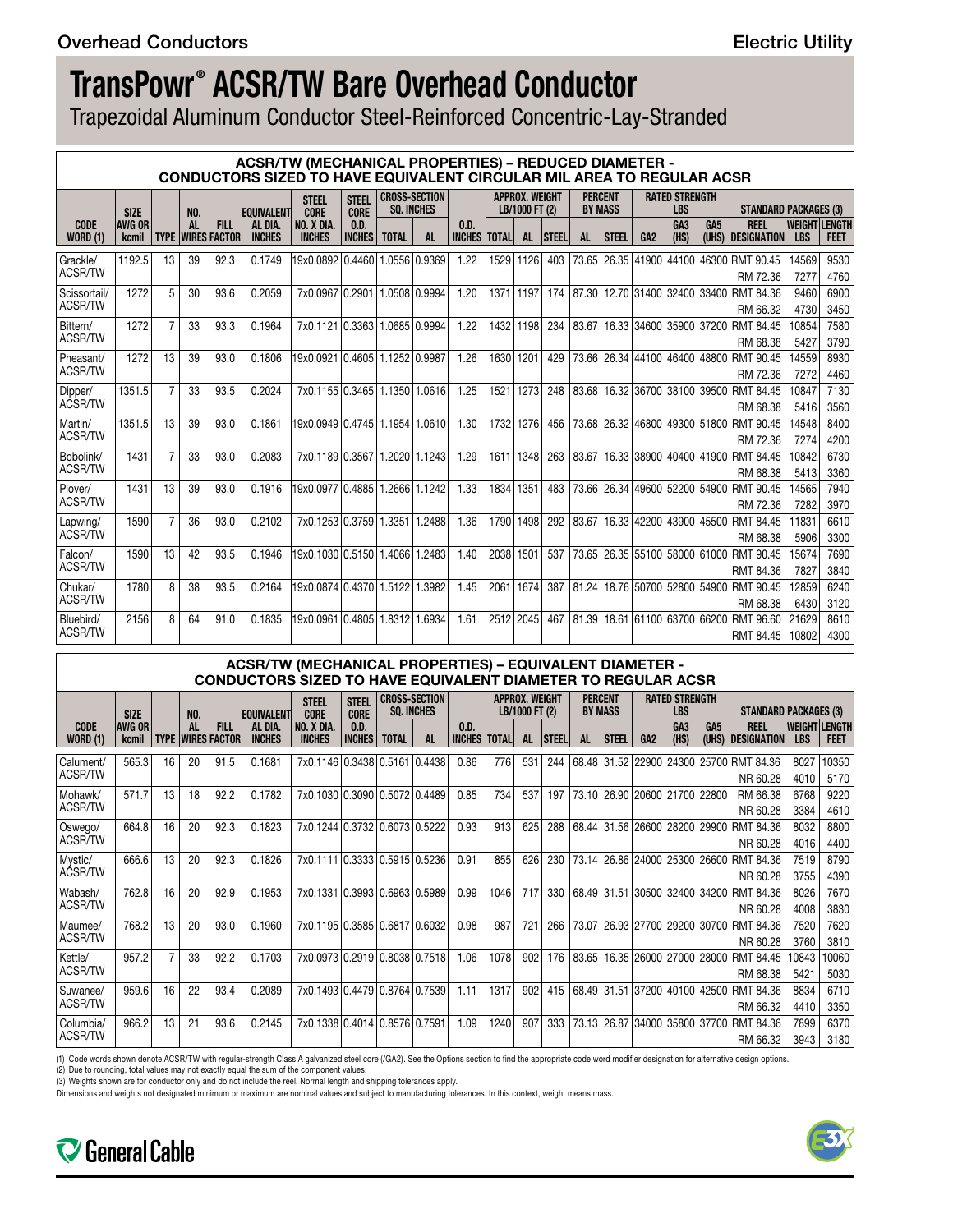Trapezoidal Aluminum Conductor Steel-Reinforced Concentric-Lay-Stranded

|                                |                 |                |                        |                              |                          | <b>ACSR/TW (ELECTRICAL PROPERTIES) – REDUCED DIAMETER -</b><br>CONDUCTORS SIZED TO HAVE EQUIVALENT CIRCULAR MIL AREA TO REGULAR ACSR |                            |                                  |                                      |                                       |                      |                            |                     |                                       |                     |                           |                               |
|--------------------------------|-----------------|----------------|------------------------|------------------------------|--------------------------|--------------------------------------------------------------------------------------------------------------------------------------|----------------------------|----------------------------------|--------------------------------------|---------------------------------------|----------------------|----------------------------|---------------------|---------------------------------------|---------------------|---------------------------|-------------------------------|
|                                | <b>SIZE</b>     |                |                        |                              |                          | <b>EQUIVALENT STEEL CORE</b>                                                                                                         |                            | <b>GEOMETRICI</b><br><b>MEAN</b> | <b>INDUCTIVE</b><br><b>REACTANCE</b> | <b>CAPACITIVE</b><br><b>REACTANCE</b> |                      |                            |                     |                                       |                     |                           |                               |
| <b>CODE</b><br><b>WORD (1)</b> | AWG OR<br>kcmil | <b>TYPE</b>    | NO. AL<br><b>WIRES</b> | <b>FILL</b><br><b>FACTOR</b> | AL DIA.<br><b>INCHES</b> | NO. X DIA.<br><b>INCHES</b>                                                                                                          | CORE O.D.<br><b>INCHES</b> | <b>TOTAL</b>                     | <b>AL</b>                            | 0.D.<br><b>INCHES</b>                 | DC<br>$@20^{\circ}C$ | <b>AC</b><br>$@25^\circ C$ | <b>AC</b><br>@ 75°C | <b>AMPACITY</b><br>$75^{\circ}$ C (5) | <b>RADIUS</b><br>FT | <b>OHM/1000 FT</b><br>(6) | <b>MEGAOHM</b><br>1000 FT (6) |
| Grackle/<br><b>ACSR/TW</b>     | 1192.5          | 13             | 39                     | 92.3                         | 0.1749                   | 19x0.0892                                                                                                                            | 0.4460                     | 1.0556                           | 0.9369                               | 1.22                                  | 0.0144               | 0.0151                     | 0.0185              | 1110                                  | 0.0412              | 0.0733                    | 0.4665                        |
| Scissortail/<br><b>ACSR/TW</b> | 1272            | 5              | 30                     | 93.6                         | 0.2059                   | 7x0.0967                                                                                                                             | 0.2901                     | 1.0508                           | 0.9994                               | 1.20                                  | 0.0135               | 0.0145                     | 0.0176              | 1130                                  | 0.0394              | 0.0743                    | 0.4690                        |
| Bittern/<br><b>ACSR/TW</b>     | 1272            | $\overline{7}$ | 33                     | 93.3                         | 0.1964                   | 7x0.1121                                                                                                                             | 0.3363                     | 1.0685                           | 0.9994                               | 1.22                                  | 0.0135               | 0.0144                     | 0.0176              | 1135                                  | 0.0402              | 0.0739                    | 0.4672                        |
| Pheasant/<br><b>ACSR/TW</b>    | 1272            | 13             | 39                     | 93.0                         | 0.1806                   | 19x0.0921                                                                                                                            | 0.4605                     | 1.1252                           | 0.9987                               | 1.26                                  | 0.0135               | 0.0142                     | 0.0174              | 1155                                  | 0.0424              | 0.0726                    | 0.4619                        |
| Dipper/<br>ACSR/TW             | 1351.5          | $\overline{7}$ | 33                     | 93.5                         | 0.2024                   | 7x0.1155                                                                                                                             | 0.3465                     | 1.1350                           | 1.0616                               | 1.25                                  | 0.0127               | 0.0136                     | 0.0166              | 1180                                  | 0.0414              | 0.0732                    | 0.4626                        |
| Martin/<br><b>ACSR/TW</b>      | 1351.5          | 13             | 39                     | 93.0                         | 0.1861                   | 19x0.0949                                                                                                                            | 0.4745                     | 1.1954                           | 1.0610                               | 1.30                                  | 0.0127               | 0.0135                     | 0.0164              | 1195                                  | 0.0437              | 0.0719                    | 0.4572                        |
| Bobolink/<br><b>ACSR/TW</b>    | 1431            | $\overline{7}$ | 33                     | 93.0                         | 0.2083                   | 7x0.1189                                                                                                                             | 0.3567                     | 1.2020                           | 1.1243                               | 1.29                                  | 0.0120               | 0.0129                     | 0.0157              | 1220                                  | 0.0427              | 0.0725                    | 0.4578                        |
| Plover/<br><b>ACSR/TW</b>      | 1431            | 13             | 39                     | 93.0                         | 0.1916                   | 19x0.0977                                                                                                                            | 0.4885                     | 1.2666                           | 1.1242                               | 1.33                                  | 0.0120               | 0.0128                     | 0.0155              | 1240                                  | 0.0450              | 0.0713                    | 0.4527                        |
| Lapwing/<br>ACSR/TW            | 1590            | $\overline{7}$ | 36                     | 93.0                         | 0.2102                   | 7x0.1253                                                                                                                             | 0.3759                     | 1.3351                           | 1.2488                               | 1.36                                  | 0.0108               | 0.0118                     | 0.0142              | 1300                                  | 0.0450              | 0.0712                    | 0.4495                        |
| Falcon/<br><b>ACSR/TW</b>      | 1590            | 13             | 42                     | 93.5                         | 0.1946                   | 19x0.1030                                                                                                                            | 0.5150                     | 1.4066                           | 1.2483                               | 1.40                                  | 0.0108               | 0.0116                     | 0.0140              | 1320                                  | 0.0474              | 0.0701                    | 0.4448                        |
| Chukar/<br><b>ACSR/TW</b>      | 1780            | 8              | 38                     | 93.5                         | 0.2164                   | 19x0.0874                                                                                                                            | 0.4370                     | 1.5122                           | 1.3982                               | 1.45                                  | 0.00964              | 0.0106                     | 0.0127              | 1400                                  | 0.0482              | 0.0697                    | 0.4398                        |
| Bluebird/<br><b>ACSR/TW</b>    | 2156            | 8              | 64                     | 91.0                         | 0.1835                   | 19x0.0961                                                                                                                            | 0.4805                     | 1.8312                           | .6934                                | 1.61                                  |                      | 0.00802 0.00900            | 0.0105              | 1585                                  | 0.0538              | 0.0672                    | 0.4229                        |

### **ACSR/TW (ELECTRICAL PROPERTIES) – EQUIVALENT DIAMETER - CONDUCTORS SIZED TO HAVE EQUIVALENT DIAMETER TO REGULAR ACSR**

|                                | <b>SIZE</b>     |             |                        |                               | <b>EQUIVALENT</b>        | <b>STEEL CORE</b>           | <b>STEEL</b>               | <b>SO. INCHES</b> | <b>CROSS-SECTION</b> |                       |                     | <b>RESISTANCE (4)</b><br><b>OHMS/1000 FT</b> |                     |                                       | <b>GEOMETRIC</b><br><b>MEAN</b> | <b>INDUCTIVE</b><br><b>REACTANCE</b> | <b>CAPACITIVE</b><br>REACTANCE |
|--------------------------------|-----------------|-------------|------------------------|-------------------------------|--------------------------|-----------------------------|----------------------------|-------------------|----------------------|-----------------------|---------------------|----------------------------------------------|---------------------|---------------------------------------|---------------------------------|--------------------------------------|--------------------------------|
| <b>CODE</b><br><b>WORD (1)</b> | AWG OR<br>kcmil | <b>TYPE</b> | NO. AL<br><b>WIRES</b> | <b>FILL</b><br><b>IFACTOR</b> | AL DIA.<br><b>INCHES</b> | NO. X DIA.<br><b>INCHES</b> | CORE O.D.<br><b>INCHES</b> | <b>TOTAL</b>      | <b>AL</b>            | 0.D.<br><b>INCHES</b> | <b>DC</b><br>@ 20°C | <b>AC</b><br>$@25^\circ C$                   | AC<br>$@75^\circ C$ | <b>AMPACITY</b><br>$75^{\circ}$ C (5) | <b>RADIUS</b><br>FT             | <b>OHM/1000 FT</b><br>(6)            | <b>MEGAOHM</b><br>1000 FT (6)  |
| Calument/<br>ACSR/TW           | 565.3           | 16          | 20                     | 91.5                          | 0.1681                   | 7x0.1146                    | 0.3438                     | 0.5161            | 0.4438               | 0.86                  | 0.0300              | 0.0308                                       | 0.0368              | 715                                   | 0.0290                          | 0.0814                               | 0.5217                         |
| Mohawk/<br>ACSR/TW             | 571.7           | 13          | 18                     | 92.2                          | 0.1782                   | 7x0.1030                    | 0.3090                     | 0.5072            | 0.4489               | 0.85                  | 0.0298              | 0.0306                                       | 0.0365              | 715                                   | 0.0283                          | 0.0820                               | 0.5239                         |
| Oswego/<br><b>ACSR/TW</b>      | 664.8           | 16          | 20                     | 92.3                          | 0.1823                   | 7x0.1244                    | 0.3732                     | 0.6073            | 0.5222               | 0.93                  | 0.0255              | 0.0262                                       | 0.0313              | 795                                   | 0.0313                          | 0.0796                               | 0.5096                         |
| Mystic/<br>ACSR/TW             | 666.6           | 13          | 20                     | 92.3                          | 0.1826                   | 7x0.1111                    | 0.3333                     | 0.5915            | 0.5236               | 0.91                  | 0.0255              | 0.0263                                       | 0.0314              | 790                                   | 0.0306                          | 0.0801                               | 0.5120                         |
| Wabash/<br><b>ACSR/TW</b>      | 762.8           | 16          | 20                     | 92.9                          | 0.1953                   | 7x0.1331                    | 0.3993                     | 0.6963            | 0.5989               | 0.99                  | 0.0222              | 0.0229                                       | 0.0273              | 865                                   | 0.0335                          | 0.0781                               | 0.4993                         |
| Maumee/<br><b>ACSR/TW</b>      | 768.2           | 13          | 20                     | 93.0                          | 0.1960                   | 7x0.1195                    | 0.3585                     | 0.6817            | 0.6032               | 0.98                  | 0.0222              | 0.0229                                       | 0.0273              | 860                                   | 0.0328                          | 0.0786                               | 0.5014                         |
| Kettle/<br><b>ACSR/TW</b>      | 957.2           | 7           | 33                     | 92.2                          | 0.1703                   | 7x0.0973                    | 0.2919                     | 0.8038            | 0.7518               | 0.06                  | 0.0180              | 0.0189                                       | 0.0232              | 955                                   | 0.0350                          | 0.0770                               | 0.4886                         |
| Suwanee/<br>ACSR/TW            | 959.6           | 16          | 22                     | 93.4                          | 0.2089                   | 7x0.1493                    | 0.4479                     | 0.8764            | 0.7539               | 1.11                  | 0.0177              | 0.0183                                       | 0.0218              | 995                                   | 0.0376                          | 0.0754                               | 0.4817                         |
| Columbia/<br>ACSR/TW           | 966.2           | 13          | 21                     | 93.6                          | 0.2145                   | 7x0.1338                    | 0.4014                     | 0.8576            | 0.7591               | 1.09                  | 0.0176              | 0.0183                                       | 0.0218              | 995                                   | 0.0367                          | 0.0760                               | 0.4839                         |

(1) Code words shown denote ACSR/TW with regular-strength Class A galvanized steel core (/GA2). See the Options section to find the appropriate code word modifier designation for alternative design options. (4) Based on a conductivity of 61.2% (minimum lot average) IACS at 20°C for aluminum and 8% IACS at 20°C for the steel core. AC resistance for single-layer and three-layer designs approximates the effects of core<br>magnetiza

(5) Based on a conductor temperature of 75˚C at 60 Hz and the following conditions: 25˚C ambient temperature, 2 ft/sec crosswind (90˚ to conductor), 0.5 coefficient of emissivity, 0.5 coefficient of absorbtivity, 30° northern latitude, sea level elevation, 90° azimuth of line (East-West), clear atmosphere, and a date and time of noon on July 1 (resulting in 96.0 W/ft? of solar and sky radiated heat). Actual ampacity will<br>differ bas

(6) Values for inductive reactance and capacitive reactance are expressed in terms of a 1 ft radius (30.48 cm). To convert the Geometric Mean Radius (GMR) to cm, divide the value by 0.03821. To convert inductive reactance to ohm/km, multiply the value by 3.281.

To convert capacitive reactance to ohm/km, divide the value by 3.281.

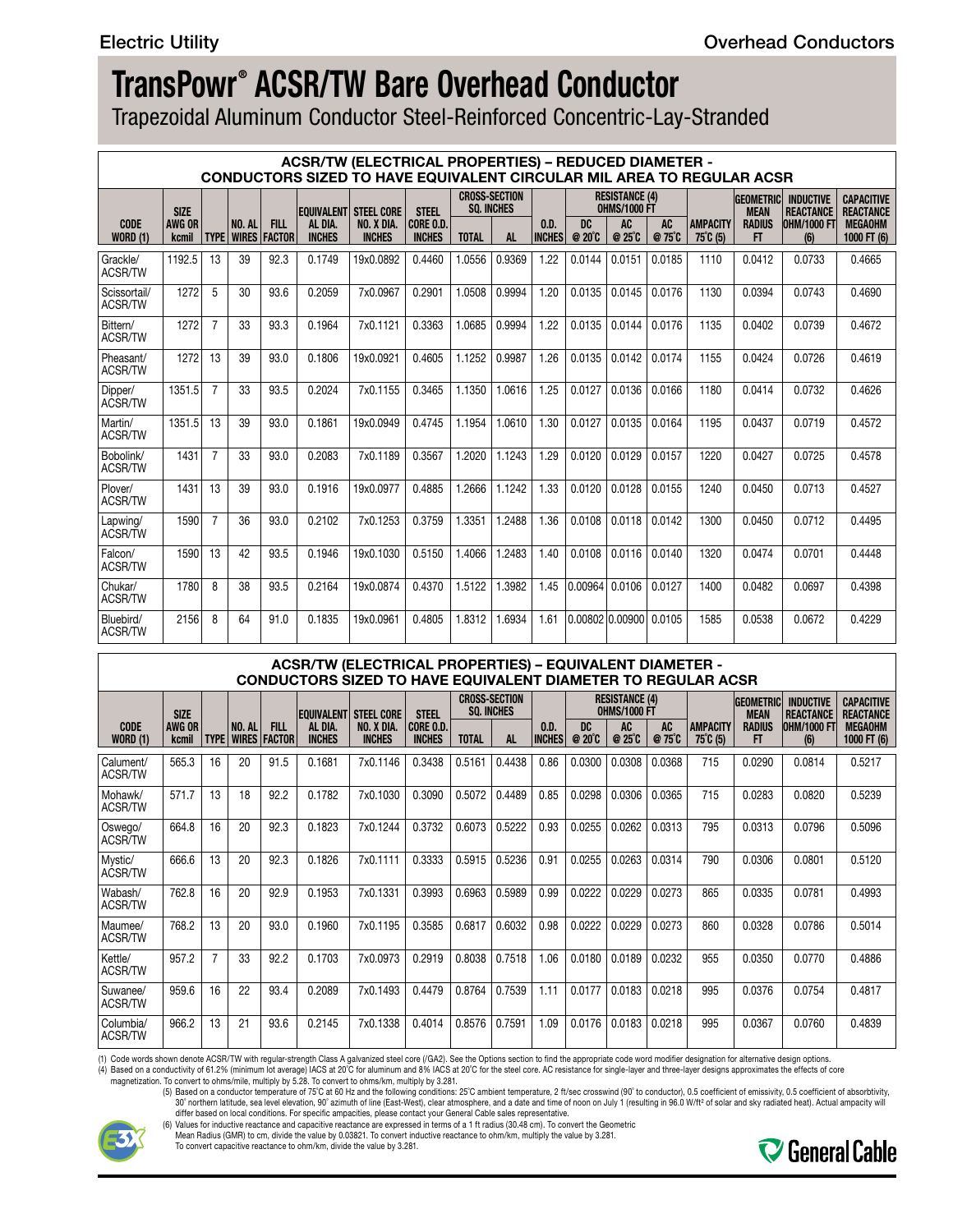Trapezoidal Aluminum Conductor Steel-Reinforced Concentric-Lay-Stranded

|                               |                    |                |                  |                                          |                                               | <b>ACSR/TW (MECHANICAL PROPERTIES) - EQUIVALENT DIAMETER -</b><br><b>CONDUCTORS SIZED TO HAVE EQUIVALENT DIAMETER TO REGULAR ACSR</b> |                                      |              |                                           |                       |              |                                  |        |           |                                  |                 |                                     |                                       |                                                                   |                                    |              |
|-------------------------------|--------------------|----------------|------------------|------------------------------------------|-----------------------------------------------|---------------------------------------------------------------------------------------------------------------------------------------|--------------------------------------|--------------|-------------------------------------------|-----------------------|--------------|----------------------------------|--------|-----------|----------------------------------|-----------------|-------------------------------------|---------------------------------------|-------------------------------------------------------------------|------------------------------------|--------------|
|                               | <b>SIZE</b>        |                |                  |                                          |                                               | <b>STEEL</b>                                                                                                                          | <b>STEEL</b>                         |              | <b>CROSS-SECTION</b><br><b>SO. INCHES</b> |                       |              | APPROX. WEIGHT<br>LB/1000 FT (2) |        |           | <b>PERCENT</b><br><b>BY MASS</b> |                 | <b>RATED STRENGTH</b><br><b>LBS</b> |                                       | <b>STANDARD PACKAGES (3)</b>                                      |                                    |              |
| <b>CODE</b><br>WORD (1)       | AWG<br>0R<br>kcmil |                | NO.<br><b>AL</b> | <b>FILL</b><br><b>TYPE IWIRES FACTOR</b> | <b>EQUIVALENT</b><br>al dia.<br><b>INCHES</b> | <b>CORE</b><br>NO. X DIA.<br><b>INCHES</b>                                                                                            | <b>CORE</b><br>0.D.<br><b>INCHES</b> | <b>TOTAL</b> | <b>AL</b>                                 | 0.D.<br><b>INCHES</b> | <b>TOTAL</b> | AL                               | Isteel | <b>AL</b> | <b>STEEL</b>                     | GA <sub>2</sub> | GA <sub>3</sub><br>(HS)             | GA <sub>5</sub>                       | <b>REEL</b><br>(UHS) <b>DESIGNATION</b>                           | <b>WEIGHT LENGTH</b><br><b>LBS</b> | <b>FEET</b>  |
| Genesee/                      | 1158.0             | 7              | 33               | 92.5                                     | 0.1873                                        | 7x0.1078 0.3234 0.9732 0.9094                                                                                                         |                                      |              |                                           | 1.16                  | 1307         | 1091                             | 216    |           |                                  |                 |                                     |                                       | 83.45 16.55 31600 32900 34100 RMT 84.45                           | 10874                              | 8320         |
| <b>ACSR/TW</b>                |                    |                |                  |                                          |                                               |                                                                                                                                       |                                      |              |                                           |                       |              |                                  |        |           |                                  |                 |                                     |                                       | RM 68.38                                                          | 5437                               | 4160         |
| Hudson/                       | 1158.4             | 13             | 26               | 93.7                                     | 0.2111                                        | 7x0.1467 0.4401                                                                                                                       |                                      |              | 1.0279 0.9096                             | 1.20                  |              | 1488 1087                        | 401    |           | 73.08 26.92                      |                 |                                     |                                       | 39600 42500 44700 RMT 84.36                                       | 9776                               | 6570         |
| <b>ACSR/TW</b>                |                    |                |                  |                                          |                                               |                                                                                                                                       |                                      |              |                                           |                       |              |                                  |        |           |                                  |                 |                                     |                                       | RM 66.32                                                          | 4880                               | 3280         |
| Cheyenne/<br><b>ACSR/TW</b>   | 1168.1             | 5              | 30               | 92.9                                     | 0.1973                                        | 7x0.0926 0.2778 0.9642 0.9170                                                                                                         |                                      |              |                                           | 1.16                  |              | 1259 1099                        | 160    |           |                                  |                 |                                     |                                       | 87.32 12.68 28800 29700 30700 RMT 84.45<br>RM 66.32               | 9441<br>4720                       | 7500<br>3750 |
| Yukon/                        | 1233.6             | 13             | 39               | 91.0                                     | 0.1778                                        | 19x0.091010.455011.092310.9688                                                                                                        |                                      |              |                                           | 1.25                  |              | 1584   1165                      | 419    |           | 73.53 26.47                      |                 |                                     | 42900 45200 47500                     | <b>RMT 90.45</b>                                                  | 14588                              | 9210         |
| <b>ACSR/TW</b>                |                    |                |                  |                                          |                                               |                                                                                                                                       |                                      |              |                                           |                       |              |                                  |        |           |                                  |                 |                                     |                                       | RMT 84.36                                                         | 7286                               | 4600         |
| Nelson/                       | 1257.1             | 7              | 35               | 92.4                                     | 0.1895                                        | 7x0.1115 0.3345 1.0558 0.9875                                                                                                         |                                      |              |                                           | 1.21                  |              | 1415 1184                        | 231    |           |                                  |                 |                                     |                                       | 83.65   16.35   34200   35500   36800   RMT 84.45                 | 11508                              | 8130         |
| <b>ACSR/TW</b>                |                    |                |                  |                                          |                                               |                                                                                                                                       |                                      |              |                                           |                       |              |                                  |        |           |                                  |                 |                                     |                                       | RM 68.38                                                          | 5747                               | 4060         |
| Catawba/<br><b>ACSR/TW</b>    | 1272.0             | 5              | 30               | 93.3                                     | 0.2059                                        | 7x0.0967 0.2901 1.0507 0.9993                                                                                                         |                                      |              |                                           | 1.20                  |              | 1371 1197                        | 174    |           |                                  |                 |                                     |                                       | 87.30 12.70 31400 32400 33400 RMT 84.36                           | 5333                               | 3890         |
| Thames/                       | 1334.6             | 13             | 39               | 92.6                                     | 0.1850                                        | 19x0.0944 0.4720 1.1808 1.0479                                                                                                        |                                      |              |                                           | 1.29                  | 1711         | 1260                             | 451    |           |                                  |                 |                                     |                                       | RM 66.32<br>73.64 26.36 46300 48700 51200 RMT 90.45               | 4716<br>14562                      | 3440<br>8510 |
| ACSR/TW                       |                    |                |                  |                                          |                                               |                                                                                                                                       |                                      |              |                                           |                       |              |                                  |        |           |                                  |                 |                                     |                                       | RM 72.36                                                          | 7273                               | 4250         |
| Mackenzie/                    | 1359.7             | 7              | 36               | 92.9                                     | 0.1943                                        | 7x0.1159 0.3477   1.1413   1.0674                                                                                                     |                                      |              |                                           | 1.26                  | 1531         | 1281                             | 250    |           |                                  |                 |                                     | 83.67   16.33   36900   38400   39800 | <b>RMT 84.45</b>                                                  | 11832                              | 7730         |
| ACSR/TW                       |                    |                |                  |                                          |                                               |                                                                                                                                       |                                      |              |                                           |                       |              |                                  |        |           |                                  |                 |                                     |                                       | RM 68.38                                                          | 5909                               | 3860         |
| Truckee/                      | 1372.5             | 5              | 30               | 93.6                                     | 0.2139                                        | 7x0.1004 0.3012 1.1337 1.0783                                                                                                         |                                      |              |                                           | 1.25                  | 1479         | 1291                             | 188    |           |                                  |                 |                                     | 87.32 12.68 33400 34500 35500         | <b>RMT 84.36</b>                                                  | 9451                               | 6390         |
| <b>ACSR/TW</b>                |                    |                |                  |                                          |                                               |                                                                                                                                       |                                      |              |                                           |                       |              |                                  |        |           |                                  |                 |                                     |                                       | RM 66.32                                                          | 4718                               | 3190         |
| Merrimack                     | 1433.6             | 13             | 39               | 92.1                                     | 0.1917                                        | 19x0.097810.48901                                                                                                                     |                                      |              | 1.2682 1.1255                             | 1.34                  | 1838         | 1354                             | 484    |           |                                  |                 |                                     | 73.65   26.35   49700   52300   55000 | RMT 90.45                                                         | 14555                              | 7920         |
| <b>ACSR/TW</b>                |                    |                |                  |                                          |                                               |                                                                                                                                       |                                      |              |                                           |                       |              |                                  |        |           |                                  |                 |                                     |                                       | RM 72.36                                                          | 7278                               | 3960         |
| Miramichi/                    | 1455.3             | 7              | 36               | 93.4                                     | 0.2010                                        | 7x0.1200 0.3600 1.2219 1.1427                                                                                                         |                                      |              |                                           | 1.30                  | 1639 1371    |                                  | 268    | 83.64     |                                  |                 |                                     | 16.36 39200 40700 42200               | RMT 84.45                                                         | 11832                              | 7220         |
| <b>ACSR/TW</b>                |                    |                |                  |                                          |                                               |                                                                                                                                       |                                      |              |                                           |                       |              |                                  |        |           |                                  |                 |                                     |                                       | RM 68.38                                                          | 5916                               | 3610         |
| St. Croix/                    | 1467.8             | 5              | 30               | 93.4                                     | 0.2212                                        | 7x0.1041 0.3123 1.2127 1.1532                                                                                                         |                                      |              |                                           | 1.29                  |              | 1583 1381                        | 202    |           |                                  |                 |                                     |                                       | 87.26 12.74 35800 36900 38100 RMT 84.36                           | 10320                              | 6520         |
| <b>ACSR/TW</b>                |                    |                |                  |                                          |                                               |                                                                                                                                       |                                      |              |                                           |                       |              |                                  |        |           |                                  |                 |                                     |                                       | RM 66.32                                                          | 5160                               | 3260         |
| Rio Grande/<br><b>ACSR/TW</b> | 1533.3             | 13             | 39               | 93.2                                     | 0.1983                                        | 19x0.1012   0.5060   1.3574   1.2046                                                                                                  |                                      |              |                                           | 1.38                  | 1966         | 1448                             | 518    |           | 73.63 26.37                      |                 |                                     | 53200 56000 58900                     | <b>RMT 90.45</b>                                                  | 14569                              | 7410         |
|                               |                    |                |                  |                                          |                                               |                                                                                                                                       |                                      |              |                                           |                       |              |                                  |        |           |                                  |                 |                                     |                                       | RM 72.36                                                          | 7275                               | 3700         |
| Potomac/<br>ACSR/TW           | 1557.4             | 7              | 36               | 93.2                                     | 0.2080                                        | 7x0.1241 0.3723 1.3084                                                                                                                |                                      |              | 1.2237                                    | 1.35                  |              | 1754 1467                        | 287    | 83.65     |                                  |                 |                                     |                                       | 16.35 41900 43600 45200 RMT 84.45                                 | 11836                              | 6750         |
|                               | 1569.0             | 5              | 33               | 93.7                                     | 0.2181                                        | 7x0.1074 0.3222 1.2962 1.2328                                                                                                         |                                      |              |                                           | 1.33                  |              | 1691   1476                      | 215    |           |                                  |                 |                                     |                                       | RM 68.38<br>87.30 12.70 38200 39400 40600 RMT 84.45               | 5909<br>10383                      | 3370<br>6140 |
| Platte/<br><b>ACSR/TW</b>     |                    |                |                  |                                          |                                               |                                                                                                                                       |                                      |              |                                           |                       |              |                                  |        |           |                                  |                 |                                     |                                       | RM 68.38                                                          | 5192                               | 3070         |
| Pecos/                        | 1622.0             | 13             | 39               | 93.1                                     | 0.2039                                        | 19x0.1064 0.5320 1.4425 1.2736                                                                                                        |                                      |              |                                           | 1.42                  |              | 2105 1531                        | 573    |           |                                  |                 |                                     | 72.77 27.23 57500 60600 63800         | RMT 90.45                                                         | 14732                              | 7000         |
| <b>ACSR/TW</b>                |                    |                |                  |                                          |                                               |                                                                                                                                       |                                      |              |                                           |                       |              |                                  |        |           |                                  |                 |                                     |                                       | RM 72.36                                                          | 7366                               | 3500         |
| Schuvlkill/                   | 1657.4             | 7              | 36               | 93.5                                     | 0.2145                                        | 7x0.1280 0.3840 1.3912 1.3012                                                                                                         |                                      |              |                                           | 1.39                  | 1866 1561    |                                  | 305    | 83.66     |                                  |                 |                                     | 16.34 44000 45700 47500               | <b>RMT 84.45</b>                                                  | 11831                              | 6340         |
| ACSR/TW                       |                    |                |                  |                                          |                                               |                                                                                                                                       |                                      |              |                                           |                       |              |                                  |        |           |                                  |                 |                                     |                                       | RM 68.38                                                          | 5915                               | 3170         |
| James/                        | 1730.6             | 13             | 39               | 92.5                                     | 0.2107                                        | 19x0.1075 0.5375 1.5322 1.3598                                                                                                        |                                      |              |                                           | 1.47                  |              | 2219 1634                        |        |           |                                  |                 |                                     |                                       | 585 73.64 26.36 59400 62600 65800 RMT 90.45                       | 14557                              | 6560         |
| ACSR/TW                       |                    |                |                  |                                          |                                               |                                                                                                                                       |                                      |              |                                           |                       |              |                                  |        |           |                                  |                 |                                     |                                       | RM 72.36                                                          | 7278                               | 3280         |
| Pee Dee/                      | 1758.6             | 7              | 37               | 93.0                                     | 0.2180                                        | 7x0.1319 0.3957   1.4764   1.3807                                                                                                     |                                      |              |                                           | 1.43                  |              | 1980   1656                      | 324    |           |                                  |                 |                                     | 83.65   16.35   46700   48500   50400 | RMT 90.45                                                         | 12159                              | 6140         |
| ACSR/TW                       |                    |                |                  |                                          |                                               |                                                                                                                                       |                                      |              |                                           |                       |              |                                  |        |           |                                  |                 |                                     |                                       | RM 68.38                                                          | 6079                               | 3070         |
| Cumberland/ 1926.9            |                    | 13             | 42               | 93.3                                     | 0.2142                                        | 19x0.1133 0.5665 1.7044 1.5129                                                                                                        |                                      |              |                                           | 1.54                  |              | 2469 1819                        | 650    |           |                                  |                 |                                     |                                       | 73.68 26.32 66000 69600 73100 RMT 90.45                           | 15679                              | 6350         |
| ACSR/TW                       |                    |                |                  |                                          |                                               |                                                                                                                                       |                                      |              |                                           |                       |              |                                  |        |           |                                  |                 |                                     |                                       | RMT 84.36                                                         | 7827                               | 3170         |
| Athabaska/<br><b>ACSR/TW</b>  | 1949.6             | $\overline{7}$ | 42               | 93.4                                     | 0.2155                                        | 7x0.1392 0.4176 1.6384 1.5318                                                                                                         |                                      |              |                                           | 1.50                  |              | 2197 1836                        | 361    |           |                                  |                 |                                     |                                       | 83.58 16.42 51900 53900 56000 RMT 90.45                           | 13819                              | 6290         |
|                               |                    |                |                  |                                          |                                               |                                                                                                                                       |                                      |              |                                           |                       |              |                                  |        |           |                                  |                 |                                     |                                       | RM 72.36                                                          | 6898                               | 3140         |
| Powder/<br><b>ACSR/TW</b>     | 2153.8             | 8              | 64               | 92.2                                     | 0.1834                                        | 19x0.0961 0.4805 1.8293 1.6915                                                                                                        |                                      |              |                                           | 1.60                  |              | 2510 2042                        | 467    |           |                                  |                 |                                     |                                       | 81.37   18.63 61100 63600 66200 RMT 96.60                         | 21611                              | 8610         |
| Santee/                       | 2627.3             | 8              | 64               | 93.1                                     | 0.2027                                        | 19x0.1062 0.5310 2.2328 2.0645                                                                                                        |                                      |              |                                           | 1.76                  |              | 3062 2492                        | 571    |           |                                  |                 |                                     |                                       | <b>RMT 84.45</b><br>81.36 18.64 74500 77700 80800 RMT 96.60 21621 | 10793                              | 4300<br>7060 |
| ACSR/TW                       |                    |                |                  |                                          |                                               |                                                                                                                                       |                                      |              |                                           |                       |              |                                  |        |           |                                  |                 |                                     |                                       | RMT 84.45   10810                                                 |                                    | 3530         |

(1) Code words shown denote ACSR/TW with regular-strength Class A galvanized steel core (/GA2). See the Options section to find the appropriate code word modifier designation for alternative design options.<br>(2) Due to rou

Dimensions and weights not designated minimum or maximum are nominal values and subject to manufacturing tolerances. In this context, weight means mass.